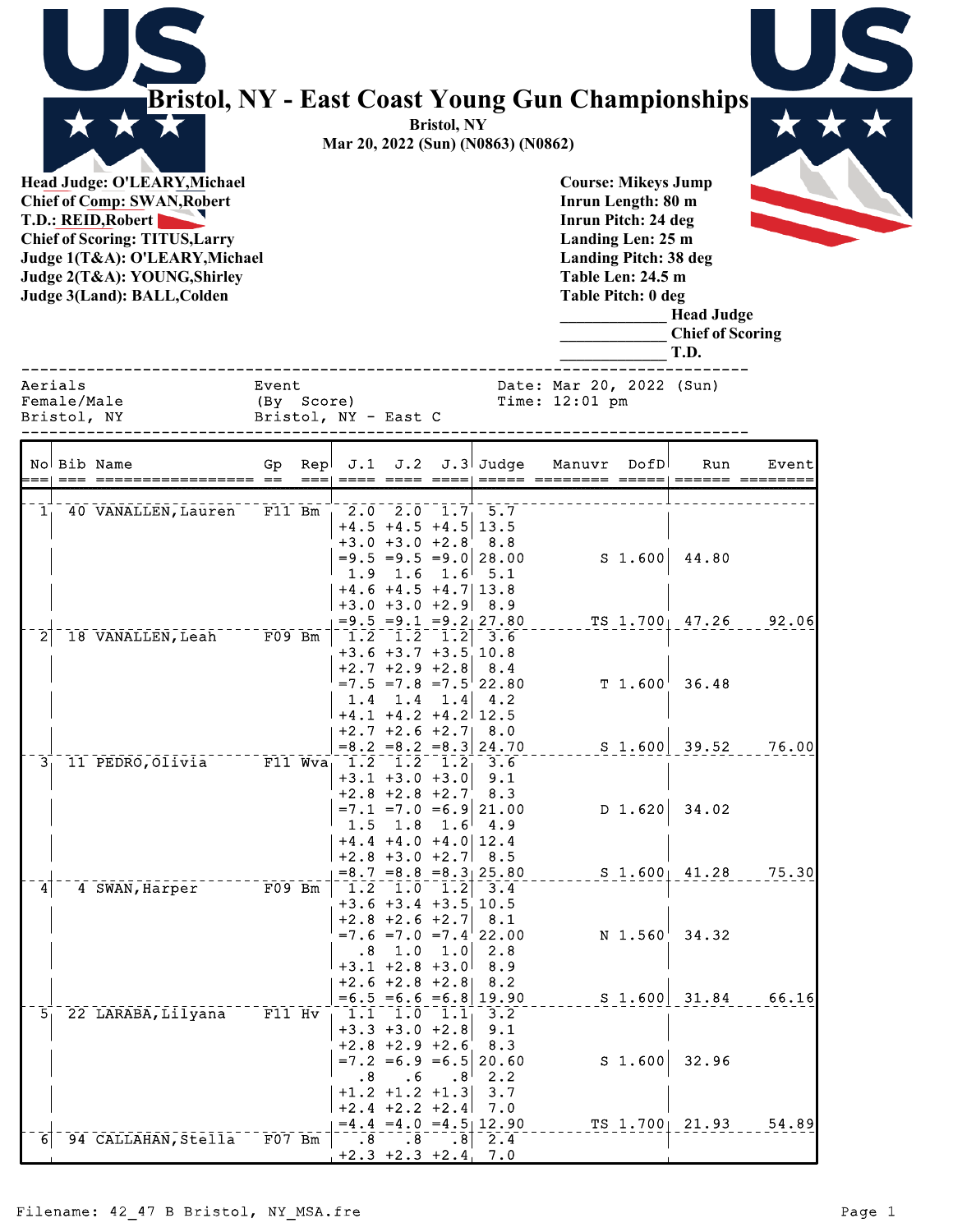Aerials Female/Male Bristol, NY Event<br>(By Score)<br>Bristol, NY - East C

Date: Mar 20, 2022 (Sun)<br>Time: 12:01 pm

|                |  | No Bib Name<br>$== = = == ==$                                                 | GP<br>$=$  | $\overline{\text{Rep}}$<br>$==$ |                     | J.1 J.2                                               |     | $J.3$ Judge<br>==== ==== ====  ===== ====: | Manuvr | DofD        | Run                             | Event |
|----------------|--|-------------------------------------------------------------------------------|------------|---------------------------------|---------------------|-------------------------------------------------------|-----|--------------------------------------------|--------|-------------|---------------------------------|-------|
|                |  |                                                                               |            |                                 |                     | $+2.0 + 2.0 + 2.0$                                    |     | 6.0                                        |        |             |                                 |       |
|                |  |                                                                               |            |                                 | . 8                 | 1.2                                                   |     | $=5.1$ $=5.1$ $=5.2$ 15.40<br>$.81$ 2.8    |        | N 1.560     | 24.02                           |       |
|                |  |                                                                               |            |                                 | $+2.0 +2.1 +2.4$    |                                                       | 6.5 |                                            |        |             |                                 |       |
|                |  |                                                                               |            |                                 |                     | $+3.0 +3.0 +2.8$                                      |     | 8.8                                        |        |             |                                 |       |
|                |  |                                                                               |            |                                 |                     |                                                       |     | $=5.8$ $=6.3$ $=6.0$ 18.10                 |        |             | $S_1.600   28.96$               | 52.98 |
|                |  | 7 63 KELLEY, Amelia F11 Lon                                                   |            |                                 |                     | $\bar{.9}^{-1}$<br>$+3.3 +4.0 +3.5   10.8$            |     | $.8^{+}$ 2.6                               |        |             |                                 |       |
|                |  |                                                                               |            |                                 |                     | $+2.7$ $+2.8$ $+2.6$ 8.1                              |     |                                            |        |             |                                 |       |
|                |  |                                                                               |            |                                 |                     |                                                       |     | $=6.9$ =7.7 =6.9 21.50                     |        |             | $S_1.600$ 34.40                 |       |
|                |  |                                                                               |            |                                 |                     | $.4 \qquad .5$                                        |     | $\mathbf{.4} \mid 1.3$                     |        |             |                                 |       |
|                |  |                                                                               |            |                                 |                     | $+1.0 +1.0 +1.0$ 3.0                                  |     |                                            |        |             |                                 |       |
|                |  |                                                                               |            |                                 |                     | $+2.0 +1.8 +2.0$ 5.8                                  |     | $=3.4$ $=3.3$ $=3.4$ 10.10                 |        |             | N 1.560 15.75 50.15             |       |
|                |  |                                                                               |            |                                 |                     |                                                       |     |                                            |        |             |                                 |       |
|                |  | 1 30 HACKER, Cayden M11 Hmt 2.0 2.0 1.8 5.8                                   |            |                                 |                     |                                                       |     |                                            |        |             |                                 |       |
|                |  |                                                                               |            |                                 |                     | $+4.8$ $+4.8$ $+4.8$ $14.4$                           |     |                                            |        |             |                                 |       |
|                |  |                                                                               |            |                                 |                     | $+3.0 +2.9 +3.0$ 8.9                                  |     | $=9.8 = 9.7 = 9.6$ , 29.10                 |        |             | $S_1.600, 46.56$                |       |
|                |  |                                                                               |            |                                 |                     | $1.0$ $1.0$ $1.0$ $3.0$                               |     |                                            |        |             |                                 |       |
|                |  |                                                                               |            |                                 |                     | $+4.0 +4.0 +4.0$ 12.0                                 |     |                                            |        |             |                                 |       |
|                |  |                                                                               |            |                                 |                     | $+2.7$ +2.6 +2.7 8.0                                  |     |                                            |        |             |                                 |       |
|                |  |                                                                               |            |                                 |                     |                                                       |     | $=7.7$ $=7.6$ $=7.7$ 23.00                 |        |             | $b$ Tk 2.000 $^{\dagger}$ 46.00 | 92.56 |
| $\overline{2}$ |  | 15 CHAPMAN, Jackson M11 Bm                                                    |            |                                 |                     | $-2.0 - 2.0 - 1.8 - 5.8$<br>$+4.6$ $+4.5$ $+4.6$ 13.7 |     |                                            |        |             |                                 |       |
|                |  |                                                                               |            |                                 |                     | $+2.8 +3.0 +3.0$ 8.8                                  |     |                                            |        |             |                                 |       |
|                |  |                                                                               |            |                                 |                     |                                                       |     | $= 9.4 = 9.5 = 9.4   28.30$                |        | TS 1.700    | 48.11                           |       |
|                |  |                                                                               |            |                                 |                     | 1.2 1.2 1.2 3.6                                       |     |                                            |        |             |                                 |       |
|                |  |                                                                               |            |                                 |                     | $+3.4$ +3.2 +3.5 10.1<br>$+2.7 + 2.6 + 2.7$ 8.0       |     |                                            |        |             |                                 |       |
|                |  |                                                                               |            |                                 |                     |                                                       |     | $=7.3$ $=7.0$ $=7.4$ 21.70                 |        |             | TTS 1.800 39.06                 | 87.17 |
|                |  | 3 45 HAMISTER, Michael M11 Hmt 2.0 1.8 1.8 5.6                                |            |                                 |                     |                                                       |     |                                            |        |             |                                 |       |
|                |  |                                                                               |            |                                 |                     | $+4.8$ +4.6 +4.7   14.1                               |     |                                            |        |             |                                 |       |
|                |  |                                                                               |            |                                 |                     | $+3.0 +3.0 +2.7$ 8.7                                  |     | $=9.8 = 9.4 = 9.2 \times 28.40$            |        |             | $S$ 1.600 45.44                 |       |
|                |  |                                                                               |            |                                 |                     | $1.4$ 1.6 1.6 4.6                                     |     |                                            |        |             |                                 |       |
|                |  |                                                                               |            |                                 |                     | $+3.4$ $+3.7$ $+3.8$ 10.9                             |     |                                            |        |             |                                 |       |
|                |  |                                                                               |            |                                 |                     | $+2.3 +2.8 +2.6$ 7.7                                  |     |                                            |        |             |                                 |       |
|                |  | $14$ SWAN, $\overline{\text{Cody}}^{-1}$<br>$-$ - - - - - $\overline{M11}$ Bm |            |                                 |                     |                                                       |     | $=7.1$ $=8.1$ $=8.0$ 23.20                 |        |             | TS $1.700^{\dagger}$ 39.44      | 84.88 |
| 4 <sup>1</sup> |  |                                                                               |            |                                 |                     | $-1.9 - 1.8 - 1.8$ 5.5<br>$+4.3 +4.2 +4.4$ 12.9       |     |                                            |        |             |                                 |       |
|                |  |                                                                               |            |                                 |                     | $+3.0 +2.8 +2.7$ 8.5                                  |     |                                            |        |             |                                 |       |
|                |  |                                                                               |            |                                 |                     |                                                       |     | $= 9.2 = 8.8 = 8.9   26.90$                |        |             | $S$ 1.600 43.04                 |       |
|                |  |                                                                               |            |                                 | 1.5                 | 1.6                                                   |     | 1.6, 4.7                                   |        |             |                                 |       |
|                |  |                                                                               |            |                                 |                     | $+3.7 +3.6 +3.7$<br>$+2.7$ $+2.8$ $+2.7$              |     | 11.0<br>8.2                                |        |             |                                 |       |
|                |  |                                                                               |            |                                 |                     |                                                       |     | $=7.9$ = 8.0 = 8.0 23.90                   |        |             | SS 1.700 40.63                  | 83.67 |
|                |  | 5 44 BRIGGS, Curtis                                                           | $-M11$ Hmt |                                 | $\frac{-1.6}{-1.6}$ | $1.7-1$                                               |     | $1.7$ <sup><math>-5.0</math></sup>         |        |             |                                 |       |
|                |  |                                                                               |            |                                 |                     | $+4.6 +4.5 +4.5$   13.6                               |     |                                            |        |             |                                 |       |
|                |  |                                                                               |            |                                 |                     | $+2.8 +3.0 +2.8$                                      |     | 8.6<br>$= 9.0 = 9.2 = 9.0127.20$           |        | $S_1.600_1$ | 43.52                           |       |
|                |  |                                                                               |            |                                 | 1.2                 | 1.4                                                   | 1.2 | 3.8                                        |        |             |                                 |       |
|                |  |                                                                               |            |                                 |                     | $+3.5 +3.2 +3.4$ 10.1                                 |     |                                            |        |             |                                 |       |
|                |  |                                                                               |            |                                 |                     | $+2.7$ $+2.6$ $+2.8$                                  |     | 8.1                                        |        |             |                                 |       |
| 6 <sup>1</sup> |  | 2 CARTER, Jackson                                                             |            |                                 |                     | $M11$ Lon $1.4$ 1.4                                   |     | $=7.4$ $=7.2$ $=7.4$ 22.00                 |        |             | TS 1.700 37.40                  | 80.92 |
|                |  |                                                                               |            |                                 |                     | $+4.0 +4.1 +4.2$ 12.3                                 |     | $1.4$ 4.2                                  |        |             |                                 |       |
|                |  |                                                                               |            |                                 |                     | $+2.8$ $+2.8$ $+2.8$ 8.4                              |     |                                            |        |             |                                 |       |
|                |  |                                                                               |            |                                 |                     |                                                       |     | $= 8.2 = 8.3 = 8.4   24.90$                |        | 3 1.780     | 44.32                           |       |
|                |  |                                                                               |            |                                 | 1.1                 | 1.0                                                   |     | $1.1 \quad 3.2$                            |        |             |                                 |       |
|                |  |                                                                               |            |                                 |                     | $+3.7$ $+3.8$ $+3.7$ 11.2<br>$+2.7$ $+2.8$ $+2.7$ 8.2 |     |                                            |        |             |                                 |       |
|                |  |                                                                               |            |                                 |                     |                                                       |     | $= 7.5 = 7.6 = 7.5$ 22.60                  |        | T 1.600     | 36.16                           | 80.48 |
| 71             |  | 13 REID, Aidric                                                               | M11 Bm     |                                 |                     | $\frac{1}{1.7}$ $\frac{1}{2.0}$                       |     | $1.8$ 5.5                                  |        |             |                                 |       |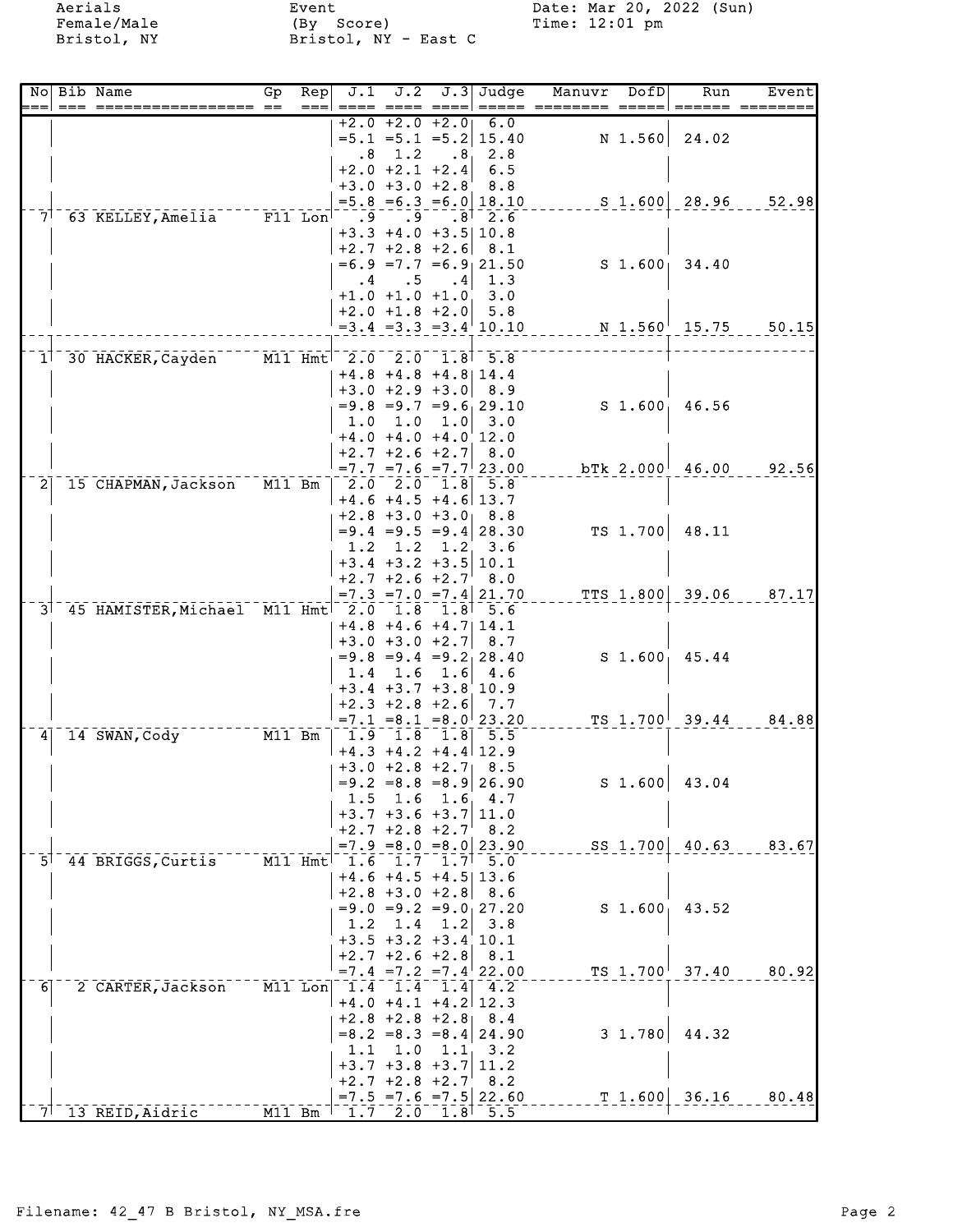Aerials Female/Male Bristol, NY Event<br>(By Score)<br>Bristol, NY - East C

Date: Mar 20, 2022 (Sun)<br>Time: 12:01 pm

| No<br>$=$       | Bib Name<br>=== =====             | GP<br>$=$              | Rep<br>$==$ | J.1                                        | J.2                                                                                                 |                  | $J.3$ Judge                                  | Manuvr | DofD               | Run                | Event |
|-----------------|-----------------------------------|------------------------|-------------|--------------------------------------------|-----------------------------------------------------------------------------------------------------|------------------|----------------------------------------------|--------|--------------------|--------------------|-------|
|                 |                                   |                        |             |                                            | $+4.0 +4.0 +4.1$                                                                                    |                  | 12.1                                         |        |                    |                    |       |
|                 |                                   |                        |             |                                            | $+1.7$ $+1.7$ $+1.7$                                                                                |                  | 5.1<br>$=7.4$ $=7.7$ $=7.6$ , 22.70          |        | SS 1.700           | 38.59              |       |
|                 |                                   |                        |             | 1.4                                        | 1.1                                                                                                 | 1.4              | 3.9                                          |        |                    |                    |       |
|                 |                                   |                        |             |                                            | $+3.6 +3.4 +3.6$ 10.6                                                                               |                  |                                              |        |                    |                    |       |
|                 |                                   |                        |             |                                            | $+2.4 +2.2 +2.4$                                                                                    |                  | 7.0                                          |        |                    |                    |       |
| 8               | 87 ROLAND, Carter                 | M11 Bm                 |             | $\overline{1.2}$                           | $\overline{1.1}$                                                                                    | 1.1              | $=7.4$ = 6.7 = 7.4 21.50<br>3.4              |        |                    | TTS 1.800 38.70    | 77.29 |
|                 |                                   |                        |             |                                            | $+3.3 +3.2 +3.2$                                                                                    |                  | 9.7                                          |        |                    |                    |       |
|                 |                                   |                        |             |                                            | $+2.4 +2.8 +2.5$                                                                                    |                  | 7.7                                          |        |                    |                    |       |
|                 |                                   |                        |             |                                            |                                                                                                     |                  | $=6.9$ =7.1 =6.8 20.80                       |        | SS 1.700           | 35.36              |       |
|                 |                                   |                        |             | 1.6                                        | 1.6<br>$+4.5 +4.6 +4.5$                                                                             |                  | $1.6 \quad 4.8$<br>13.6                      |        |                    |                    |       |
|                 |                                   |                        |             |                                            | $+2.5$ +2.5 +2.5                                                                                    |                  | 7.5                                          |        |                    |                    |       |
|                 |                                   |                        |             |                                            |                                                                                                     |                  | $= 8.6 = 8.7 = 8.6   25.90$                  |        |                    | $S$ 1.600 41.44    | 76.80 |
| ⊺ [9            | 19 COOK, Ryder                    |                        | $M11$ Bm    |                                            | $1.7$ $1.6$ $1.5$ $4.8$                                                                             |                  |                                              |        |                    |                    |       |
|                 |                                   |                        |             |                                            | $+4.6 +4.6 +4.7$ 13.9                                                                               |                  |                                              |        |                    |                    |       |
|                 |                                   |                        |             |                                            | $+2.9 +2.8 +2.8$                                                                                    |                  | 8.5<br>$= 9.2 = 9.0 = 9.0127.20$             |        |                    | 43.52              |       |
|                 |                                   |                        |             | .7                                         | 1.3                                                                                                 | 1.2              | 3.2                                          |        | $S_1.600_1$        |                    |       |
|                 |                                   |                        |             |                                            | $+2.6 +2.4 +2.5$                                                                                    |                  | 7.5                                          |        |                    |                    |       |
|                 |                                   |                        |             |                                            | $+2.3 +2.3 +2.3$                                                                                    |                  | 6.9                                          |        |                    |                    |       |
|                 |                                   |                        |             |                                            |                                                                                                     |                  | $=5.6 = 6.0 = 6.0$ 17.60                     |        | TTS 1.800          | 31.68              | 75.20 |
| 10 <sub>l</sub> | 35 BAKER, Jack                    |                        | $M11$ Wva   |                                            | $\overline{1.7}$ $\overline{1.6}$ $\overline{1}$<br>$+4.2 +4.1 +4.0$ 12.3                           | 1.6              | 4.9                                          |        |                    |                    |       |
|                 |                                   |                        |             |                                            | $+2.7 + 2.5 + 2.8$ 8.0                                                                              |                  |                                              |        |                    |                    |       |
|                 |                                   |                        |             |                                            |                                                                                                     |                  | $= 8.6 = 8.2 = 8.4   25.20$                  |        | S <sub>1.600</sub> | 40.32              |       |
|                 |                                   |                        |             | 1.0                                        | 1.3                                                                                                 | 1.0 <sub>1</sub> | 3.3                                          |        |                    |                    |       |
|                 |                                   |                        |             |                                            | $+3.3 +3.0 +3.1$                                                                                    |                  | 9.4                                          |        |                    |                    |       |
|                 |                                   |                        |             |                                            | $+1.7$ $+1.7$ $+1.7$                                                                                |                  | 5.1                                          |        |                    |                    |       |
| 11 <sup>1</sup> | 91 KWON, Adam                     | $-  \overline{M07}$ Bm |             | 1.2                                        | 1.2                                                                                                 | 1.2 <sup>1</sup> | $=6.0$ $=6.0$ $=5.8$ 17.80<br>3.6            |        |                    | $3\;1.780\,$ 31.68 | 72.00 |
|                 |                                   |                        |             |                                            | $+3.8$ +3.9 +3.7 11.4                                                                               |                  |                                              |        |                    |                    |       |
|                 |                                   |                        |             |                                            | $+2.6 +2.7 +2.7$                                                                                    |                  | 8.0                                          |        |                    |                    |       |
|                 |                                   |                        |             |                                            |                                                                                                     |                  | $=7.6 = 7.8 = 7.6$ , 23.00                   |        | $S_1.600_1$        | 36.80              |       |
|                 |                                   |                        |             | 1.0                                        | 1.0                                                                                                 | 1.0              | 3.0                                          |        |                    |                    |       |
|                 |                                   |                        |             |                                            | $+3.6 +3.5 +3.6$ 10.7<br>$+2.7 + 2.6 + 2.7$                                                         |                  | 8.0                                          |        |                    |                    |       |
|                 |                                   |                        |             |                                            |                                                                                                     |                  | $=7.3$ $=7.1$ $=7.3$ 21.70                   |        |                    | N 1.560 33.85      | 70.65 |
| 12              | 95 GAN, Leon                      | M11 Bm                 |             | $\overline{1.4}$                           | $\bar{1}\bar{.}\bar{3}$                                                                             |                  | $\overline{1.4}$ $\overline{4.1}$            |        |                    |                    |       |
|                 |                                   |                        |             |                                            | $+3.7 +4.0 +3.6$ 11.3                                                                               |                  |                                              |        |                    |                    |       |
|                 |                                   |                        |             |                                            | $+2.3 +2.6 +2.6$                                                                                    |                  | 7.5                                          |        |                    |                    |       |
|                 |                                   |                        |             | $\overline{\phantom{1}}\!\!\phantom{1}8$ . | 1.2                                                                                                 | 1.0 <sub>1</sub> | $=7.4$ $=7.9$ $=7.6$ 22.90<br>3.0            |        | $S$ 1.600          | 36.64              |       |
|                 |                                   |                        |             |                                            | $+2.1 +2.2 +2.2$                                                                                    |                  | 6.5                                          |        |                    |                    |       |
|                 |                                   |                        |             |                                            | $+2.6 +2.6 +2.5$                                                                                    |                  | 7.7                                          |        |                    |                    |       |
|                 |                                   |                        |             |                                            |                                                                                                     |                  | $=5.5 = 6.0 = 5.7   17.20$                   |        |                    | $TS$ 1.700 29.24   | 65.88 |
|                 | 13 <sup>1</sup> 41 BROWN, Cameron |                        |             | $M11$ Buf $1.0$                            | $\cdot$ 5                                                                                           | . 6              | 2.1                                          |        |                    |                    |       |
|                 |                                   |                        |             |                                            | $+3.4 +3.8 +3.3   10.5$<br>$+2.7$ $+2.5$ $+2.6$                                                     |                  | 7.8                                          |        |                    |                    |       |
|                 |                                   |                        |             |                                            |                                                                                                     |                  | $=7.1$ $=6.8$ $=6.5$ 20.40                   |        | S <sub>1.600</sub> | 32.64              |       |
|                 |                                   |                        |             | $\cdot$ 8                                  | $\cdot$ 8                                                                                           | $\cdot$ 8        | 2.4                                          |        |                    |                    |       |
|                 |                                   |                        |             |                                            | $+3.0 +2.9 +2.8$                                                                                    |                  | 8.7                                          |        |                    |                    |       |
|                 |                                   |                        |             |                                            | $+2.6 +2.6 +2.6$                                                                                    |                  | 7.8                                          |        |                    |                    |       |
| 14              | 59 CHAPMAN, Mason                 | $M09$ Bm               |             |                                            | $\left[\begin{smallmatrix} -1 & 3 & -1 & 0 & -1 & 0 \ 1 & 3 & -1 & 0 & -1 \end{smallmatrix}\right]$ |                  | $=6.4 = 6.3 = 6.2$ <sup> </sup> 18.90<br>3.3 |        |                    | $X$ 1.620 30.61    | 63.25 |
|                 |                                   |                        |             |                                            | $+3.7 +3.4 +3.3110.4$                                                                               |                  |                                              |        |                    |                    |       |
|                 |                                   |                        |             |                                            | $+2.6 + 2.6 + 2.6$ 7.8                                                                              |                  |                                              |        |                    |                    |       |
|                 |                                   |                        |             |                                            |                                                                                                     |                  | $=7.6$ $=7.0$ $=6.9$ 21.50                   |        | N 1.560            | 33.54              |       |
|                 |                                   |                        |             | . 8                                        | 1.1                                                                                                 | $\cdot$ 8,       | 2.7                                          |        |                    |                    |       |
|                 |                                   |                        |             |                                            | $+2.7 + 2.5 + 2.6$<br>$+2.6 +2.6 +2.6$                                                              |                  | 7.8<br>7.8                                   |        |                    |                    |       |
|                 |                                   |                        |             |                                            |                                                                                                     |                  | $=6.1$ $=6.2$ $=6.0$ 18.30                   |        | $S$ 1.600          | 29.28              | 62.82 |
| 15 <sup>1</sup> | 5 PATTON, Connor                  | MO9 Bm                 |             | 1.4                                        | 1.4                                                                                                 |                  | 4.2                                          |        |                    |                    |       |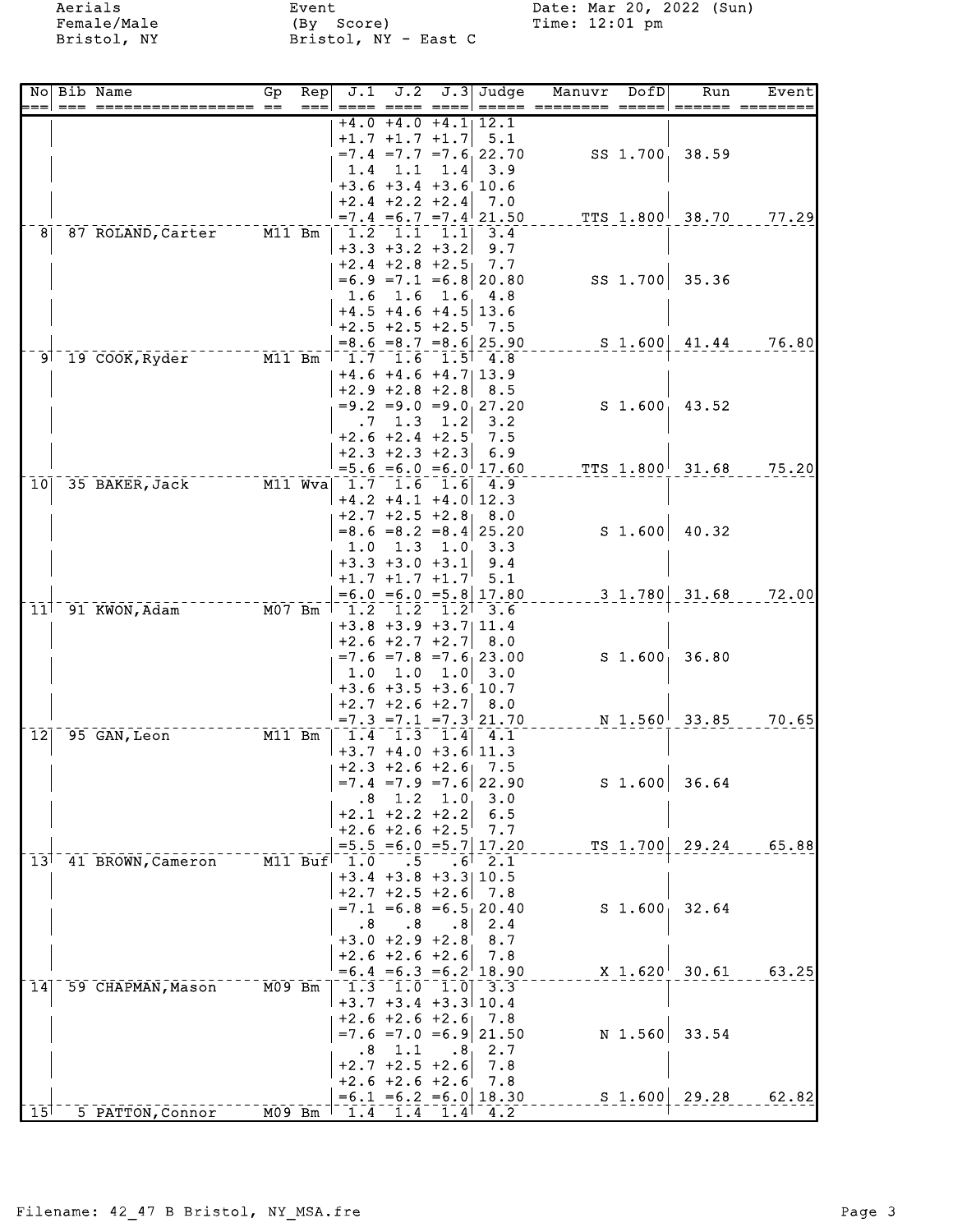Aerials Female/Male Bristol, NY Event<br>(By Score)<br>Bristol, NY - East C

Date: Mar 20, 2022 (Sun)<br>Time: 12:01 pm

| Nol                        | Bib Name                                    | Gp | $\overline{\text{Rep}}$<br>=== | J.1              | J.2                                             |                  | $J.3$ Judge                    | Manuvr | DofD       | Run                                            | Event                              |
|----------------------------|---------------------------------------------|----|--------------------------------|------------------|-------------------------------------------------|------------------|--------------------------------|--------|------------|------------------------------------------------|------------------------------------|
|                            |                                             |    |                                |                  | $+2.8 +3.0 +3.0$                                |                  | 8.8                            |        |            |                                                |                                    |
|                            |                                             |    |                                |                  | $+2.5 +2.6 +2.6$                                |                  | 7.7                            |        |            |                                                |                                    |
|                            |                                             |    |                                |                  |                                                 |                  | $=6.7$ $=7.0$ $=7.0$ 20.70     |        |            | $S$ 1.600 33.12                                |                                    |
|                            |                                             |    |                                | .8               | $\cdot$ 8<br>$+2.5 +2.5 +2.5$                   | $\cdot$ 8        | 2.4<br>7.5                     |        |            |                                                |                                    |
|                            |                                             |    |                                |                  | $+2.6 +2.6 +2.6$                                |                  | 7.8                            |        |            |                                                |                                    |
|                            |                                             |    |                                |                  |                                                 |                  | $=5.9$ $=5.9$ $=5.9$ 17.70     |        |            |                                                | G $1.630$ <sup> </sup> 28.85 61.97 |
|                            | 16 101 FERRELL, Jack M11 Bri 1.3 1.3 1.3    |    |                                |                  |                                                 |                  | 3.9                            |        |            |                                                |                                    |
|                            |                                             |    |                                |                  | $+3.4$ $+3.5$ $+3.5$ 10.4                       |                  |                                |        |            |                                                |                                    |
|                            |                                             |    |                                |                  | $+2.4 +2.8 +2.4$ 7.6                            |                  |                                |        |            |                                                |                                    |
|                            |                                             |    |                                |                  |                                                 |                  | $=7.1$ $=7.6$ $=7.2$ 21.90     |        | T 1.600    | 35.04                                          |                                    |
|                            |                                             |    |                                | 1.0              | 1.0<br>$+2.1 +2.0 +2.0$ 6.1                     |                  | 1.0, 3.0                       |        |            |                                                |                                    |
|                            |                                             |    |                                |                  | $+2.5$ $+2.5$ $+2.5$ 7.5                        |                  |                                |        |            |                                                |                                    |
|                            |                                             |    |                                |                  |                                                 |                  | $=5.6 = 5.5 = 5.5   16.60$     |        |            | $S\,1.600 \,26.56$                             | 61.60                              |
|                            | 17 99 FULLER, Wesley M11 Bril .8            |    |                                |                  | .8 <sub>1</sub>                                 |                  | $.8$ 2.4                       |        |            |                                                |                                    |
|                            |                                             |    |                                |                  | $+2.3 +2.5 +2.5$                                |                  | 7.3                            |        |            |                                                |                                    |
|                            |                                             |    |                                |                  | $+2.4$ +2.6 +2.5                                |                  | 7.5                            |        |            |                                                |                                    |
|                            |                                             |    |                                |                  |                                                 |                  | $=5.5 = 5.9 = 5.8 \pm 17.20$   |        |            | $T$ 1.600, 27.52                               |                                    |
|                            |                                             |    |                                |                  | $1.0$ $1.4$ $1.0$ $3.4$<br>$+3.2$ $+3.3$ $+3.1$ |                  | 9.6                            |        |            |                                                |                                    |
|                            |                                             |    |                                |                  | $+2.5 +2.7 +2.7$ 7.9                            |                  |                                |        |            |                                                |                                    |
|                            |                                             |    |                                |                  |                                                 |                  | $=6.7$ $=7.4$ $=6.8$ 20.90     |        |            |                                                | $S$ 1.600 33.44 60.96              |
| $\overline{18}$            | 6 CANES, Ethan M11 Lon 8 1.3 1.2            |    |                                |                  |                                                 |                  | 3.3                            |        |            |                                                |                                    |
|                            |                                             |    |                                |                  | $+2.1$ $+2.0$ $+2.0$                            |                  | 6.1                            |        |            |                                                |                                    |
|                            |                                             |    |                                |                  | $+1.7$ $+1.8$ $+1.7$ 5.2                        |                  |                                |        |            |                                                |                                    |
|                            |                                             |    |                                |                  |                                                 |                  | $=4.6$ = 5.1 = 4.9 14.60       |        | TT 1.700   | 24.82                                          |                                    |
|                            |                                             |    |                                | 1.2              | $+3.6 +3.4 +3.5   10.5$                         |                  | $1.2 \quad 1.2 \quad 3.6$      |        |            |                                                |                                    |
|                            |                                             |    |                                |                  | $+2.6 +2.3 +2.6$                                |                  | 7.5                            |        |            |                                                |                                    |
|                            |                                             |    |                                |                  |                                                 |                  | $=7.4$ $=6.9$ $=7.3$ 21.60     |        |            | $S$ 1.600 34.56                                | 59.38                              |
|                            | 19 90 ROLAND, Davis M09 Bm                  |    |                                | 1.6              | 1.6                                             |                  | $1.6$ <sup>7</sup> 4.8         |        |            |                                                |                                    |
|                            |                                             |    |                                |                  | $+2.5 +2.4 +2.5$ 7.4                            |                  |                                |        |            |                                                |                                    |
|                            |                                             |    |                                |                  | $+2.7$ $+2.7$ $+2.6$                            |                  | 8.0                            |        |            |                                                |                                    |
|                            |                                             |    |                                |                  |                                                 |                  | $=6.8 = 6.7 = 6.7 \cdot 20.20$ |        |            | $S$ 1.600 32.32                                |                                    |
|                            |                                             |    |                                |                  | $.9 \t1.0$<br>$+1.4$ $+1.5$ $+1.5$              | 1.0              | 2.9<br>4.4                     |        |            |                                                |                                    |
|                            |                                             |    |                                |                  | $+2.4$ $+2.6$ $+2.5$ 7.5                        |                  |                                |        |            |                                                |                                    |
|                            |                                             |    |                                |                  |                                                 |                  | $=4.7$ $=5.1$ $=5.0$ 14.80     |        |            | K 1.620 <sup>1</sup> 23.97                     | 56.29                              |
| 201                        | 70 PERILLO, Michael M11 Sgb  .9 1.0 1.0 2.9 |    |                                |                  |                                                 |                  |                                |        |            |                                                |                                    |
|                            |                                             |    |                                |                  | $+2.0 +2.1 +2.2$ 6.3                            |                  |                                |        |            |                                                |                                    |
|                            |                                             |    |                                |                  | $+2.6 + 2.6 + 2.6$ 7.8                          |                  |                                |        |            |                                                |                                    |
|                            |                                             |    |                                |                  |                                                 |                  | $=5.5 = 5.7 = 5.8   17.00$     |        | TTT 1.800  | 30.60                                          |                                    |
|                            |                                             |    |                                | . 6<br>$+.5$     | .8<br>$+.5$                                     | 1.0<br>$+ . 5$   | 2.4<br>1.5                     |        |            |                                                |                                    |
|                            |                                             |    |                                |                  | $+2.4 + 2.5 + 2.4$                              |                  | 7.3                            |        |            |                                                |                                    |
|                            |                                             |    |                                |                  |                                                 |                  | $=3.5$ $=3.8$ $=3.9$ 11.20     |        | TTTT 1.900 | 21.28                                          | 51.88                              |
| $21$ <sup>1</sup>          | 7 THERIAULT, Rowan                          |    |                                | $M11$ Goul $1.1$ | 1.1                                             | 1.2 <sup>1</sup> | 3.4                            |        |            |                                                |                                    |
|                            |                                             |    |                                |                  | $+3.4 +3.4 +3.4   10.2$                         |                  |                                |        |            |                                                |                                    |
|                            |                                             |    |                                |                  | $+2.6 +2.6 +2.5$                                |                  | 7.7                            |        |            |                                                |                                    |
|                            |                                             |    |                                |                  |                                                 |                  | $=7.1$ $=7.1$ $=7.1$ $21.30$   |        | $TS$ 1.700 | 36.21                                          |                                    |
|                            |                                             |    |                                | $\cdot$ 4        | $\cdot$ 4                                       | .5               | 1.3                            |        |            |                                                |                                    |
|                            |                                             |    |                                | $+, 4$           | $+1.6$ $+1.6$ $+1.5$<br>$+, 4$                  | $+ .4$           | $4.7\,$<br>1.2                 |        |            |                                                |                                    |
|                            |                                             |    |                                |                  | $= 2.4 = 2.4 = 2.4$                             |                  | 7.20                           |        |            | $3\;\,1.780$ <sup><math>\;\;12.81</math></sup> | 49.02                              |
| $\overline{2}\overline{2}$ | 1 OPPENHEIM, Greyson M11 Lon                |    |                                | $\cdot$ 7        | $\cdot$ 7                                       | .8               | 2.2                            |        |            |                                                |                                    |
|                            |                                             |    |                                |                  | $+1.7$ $+1.8$ $+1.7$                            |                  | 5.2                            |        |            |                                                |                                    |
|                            |                                             |    |                                |                  | $+2.4 +2.6 +2.6$                                |                  | 7.6                            |        |            |                                                |                                    |
|                            |                                             |    |                                |                  |                                                 |                  | $=4.8$ = 5.1 = 5.1 15.00       |        | T1.600     | 24.00                                          |                                    |
|                            |                                             |    |                                | $\cdot$ 8        | $\cdot$ 7<br>$+1.7$ $+1.8$ $+1.5$               | $\cdot$ 8        | 2.3<br>5.0                     |        |            |                                                |                                    |
|                            |                                             |    |                                |                  | $+2.4 +2.6 +2.4$                                |                  | 7.4                            |        |            |                                                |                                    |
|                            |                                             |    |                                |                  |                                                 |                  | $=4.9$ = 5.1 = 4.7   14.70     |        |            | TS 1.700 24.99                                 | 48.99                              |
|                            | $23^{\dagger}$ 33 LARABA, Liam M11 Hv       |    |                                |                  |                                                 |                  | 2.1                            |        |            |                                                |                                    |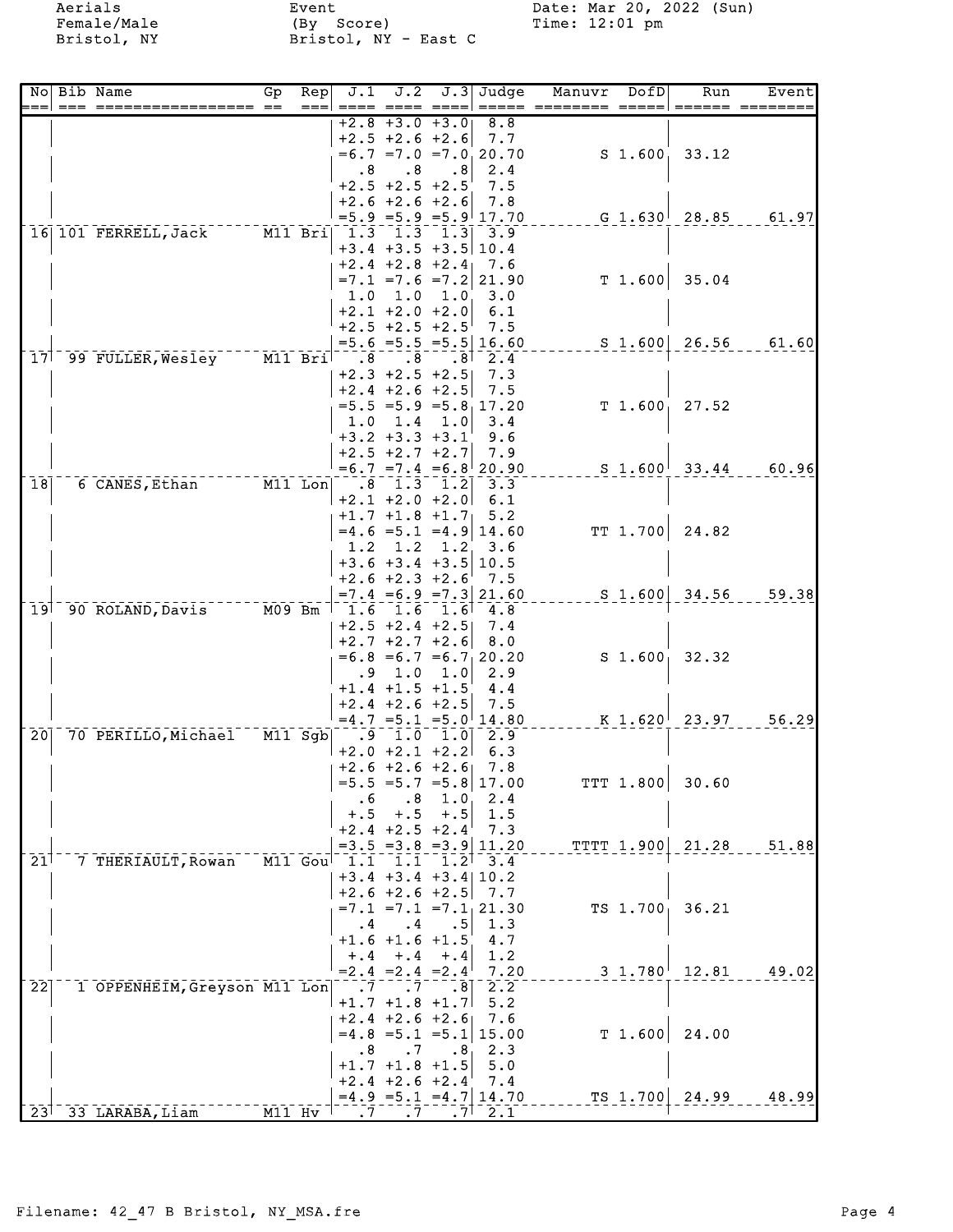Aerials Event Date: Mar 20, 2022 (Sun) Female/Male (By Score) Time: 12:01 pm Bristol, NY Bristol, NY - East C

| Nol | Bib Name           | Gp | Rep     | J.1       | J.2                  |             | $J.3$ Judge                | Manuvr | DofD     | Run             | Event |
|-----|--------------------|----|---------|-----------|----------------------|-------------|----------------------------|--------|----------|-----------------|-------|
|     |                    |    |         |           |                      |             |                            |        |          |                 |       |
|     |                    |    |         |           | $+1.0 +1.0 +1.0$     |             | 3.0                        |        |          |                 |       |
|     |                    |    |         |           | $+1.6$ $+1.6$ $+1.5$ |             | 4.7                        |        |          |                 |       |
|     |                    |    |         |           | $=3.3 = 3.3 = 3.2$   |             | 9.80                       |        | TS 1.700 | 16.66           |       |
|     |                    |    |         | $\cdot$ 8 | $\ddotsc$            | $\cdot$ . 8 | 2.3                        |        |          |                 |       |
|     |                    |    |         |           | $+1.7$ $+1.7$ $+1.6$ |             | 5.0                        |        |          |                 |       |
|     |                    |    |         |           | $+1.7$ $+1.8$ $+1.7$ |             | 5.2                        |        |          |                 |       |
|     |                    |    |         |           |                      |             | $=4.2$ $=4.2$ $=4.1$ 12.50 |        |          | $S$ 1.600 20.00 | 36.66 |
| 24  | 8 CUNDIFF, Samson  |    | M11 Wva |           | $1.3$ $1.4$ $1.2$    |             | 3.9                        |        |          |                 |       |
|     |                    |    |         |           | $+2.8 +3.0 +2.8$     |             | 8.6                        |        |          |                 |       |
|     |                    |    |         |           | $+2.4 + 2.4 + 2.4$   |             | 7.2                        |        |          |                 |       |
|     |                    |    |         |           |                      |             | $=6.5$ $=6.8$ $=6.4$ 19.70 |        | T 1.600  | 31.52           |       |
|     |                    |    |         |           | dns dns              | dns         | dns                        |        |          | dns             | 31.52 |
| 25  | 71 PERILLO, Joseph |    | M11 Sgb | $\cdot$ 4 | $\cdot$ 5            | $\cdot$ 4   | 1.3                        |        |          |                 |       |
|     |                    |    |         |           | $+1.4$ $+1.4$ $+1.3$ |             | 4.1                        |        |          |                 |       |
|     |                    |    |         |           | $+, 5$ $+, 5$ $+, 5$ |             | 1.5                        |        |          |                 |       |
|     |                    |    |         |           | $= 2.3 = 2.4 = 2.2$  |             | 6.90                       |        | 7 2.060  | 14.21           |       |
|     |                    |    |         |           |                      |             |                            |        | 72.060   | dnf             | 14.21 |
|     |                    |    |         |           |                      |             |                            |        |          |                 |       |

Winfree 2022.00, B Rules, Rand=186 @ 9:06a(22-3-20), A